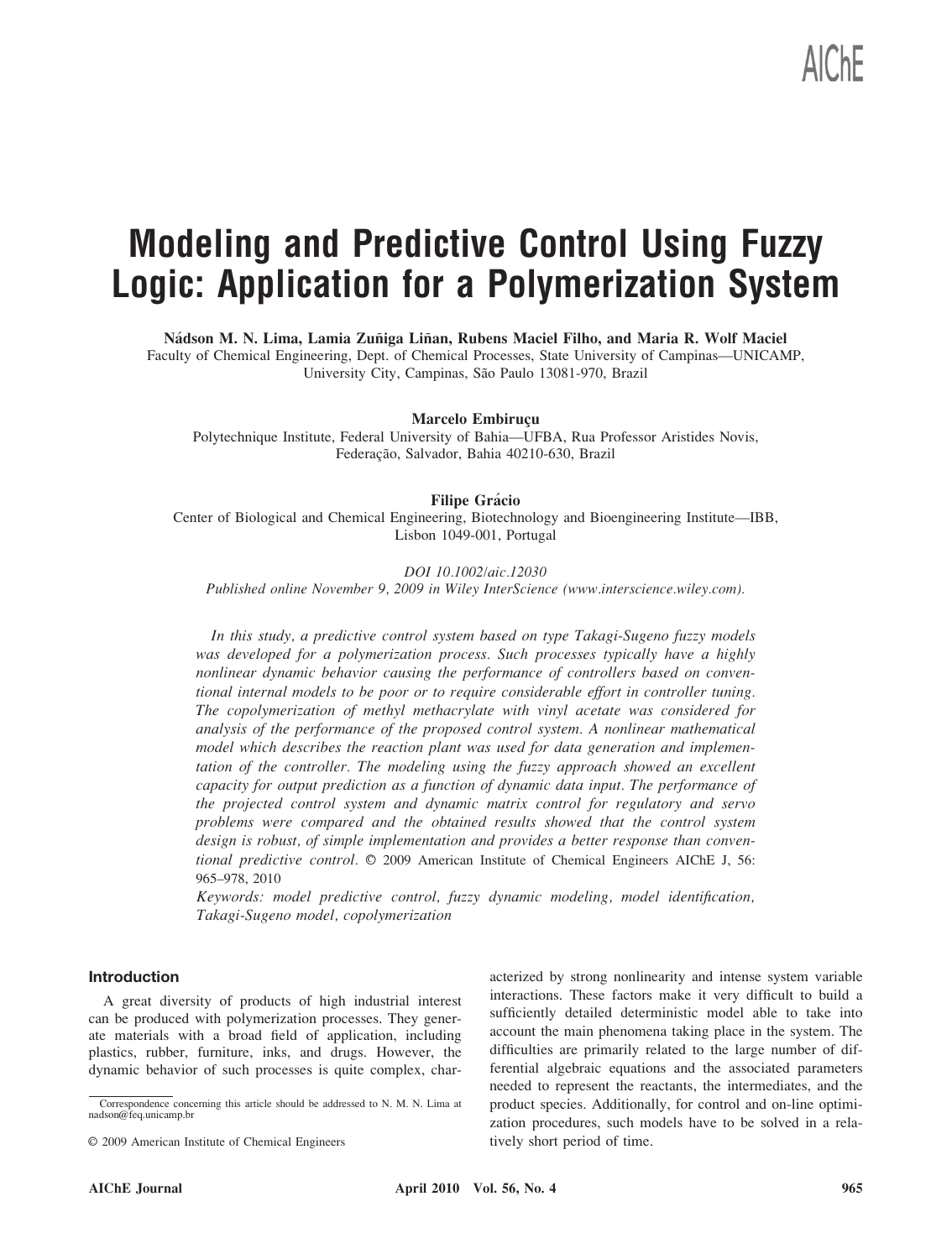A possible way to deal with the problem is to develop simplified models which may lead to restrictions in terms of process representation, especially when high specifications are required. The lack of accurate process representation is a severe limitation in designing reliable and robust control systems. In fact, failure in the process representation directly influences the success of the control strategies. Thus, a large number of works have been developed focusing on suitable process representation to be used as model for process control design. Basically, the most common approach is to use the concept of model predictive controllers with a linear model as an internal model. Furthermore, attention has been directed to the applications of techniques of artificial intelligence in the modeling of chemical processes, as for example the use of artificial neural networks (ANN). This entails either the use of ANN directly as a controller design tool or as an internal model in predictive controllers, resulting in nonlinear controllers. Bearing this last approach in mind, an alternative of great potential is the development and use of fuzzy models, which may be applied in the design of the control system as well as to model the process. Such models have quite an interesting ability to represent the process with different types of data, including operator information. This modeling approach is suitable for polymerization plants which have complex behavior, and are able to build models dealing with concepts of uncertainty, including definitions of probabilistic logic. Moreover, they allow the inclusion of information about the process in the generation of the mathematical model, which makes it an alternative of great interest from the operational point of view.

Alexandridis et al. $<sup>1</sup>$  introduced a systematic methodology</sup> based on fuzzy systems to the problem of nonlinear system identification. The new methodology resulted in both a linguistic and an analytical model of the system. The method was successfully tested in the identification of certain operating regions in a Continuous Stirred Tank Reactor (CSTR) exhibiting various types of nonlinear behavior, such as limit cycles and multiple steady states. Habbi et al. <sup>2</sup> presented a nonlinear dynamic fuzzy model for a natural circulation drum-boiler-turbine. It was shown that the dynamic fuzzy model results in appropriate and accurate global nonlinear prediction and, at the same time, that their local models are close approximations to the local linearizations of the nonlinear dynamic system. Cerrada et al.<sup>3</sup> proposed an approach for dynamical adaptive fuzzy modeling. The approach allows the incorporation of the temporal behavior of the system variables into the fuzzy membership functions. The illustrative examples of system identification showed that the performance of the proposed fuzzy models based on the identification error is adequate. These models followed the real output even if there were sudden changes in the input variables. This is an important characteristic of an adequate identification model in real time applications. The approach is oriented to applications needing an identification model such as process control, supervision, fault diagnosis, etc., of nonlinear and time-varying systems. As in Sala et al., $4$  the current research on new methods of modeling and control is based on the application of fuzzy systems. It is important to highlight that the use of the fuzzy logic as a modeling and control methodology may significantly simplify the way in which algorithms for integration are executed. In fact, it is quite attractive in terms of time, simplicity of implementation, relatively low cost and ability to rapidly model complex systems.

Analyzing the aspects related to the process control more specifically, it is worth emphasizing that many of the conventional control algorithms may be inadequate in dealing with very high specifications imposed in some industrial processes, especially when a high quality product is required. This may be the case of some polymerization processes in which specific properties such as molecular weight distribution and mean molecular weight with impact on plastic processability have to be met. In such cases, a model based predictive controller, known as MPC (Model Predictive Control), which uses a dynamic model of the process as an integral part of the control system, is a suitable approach. According to Campello et al.,<sup>5</sup> the great acceptance of MPC algorithms for chemical process control is due to their ability to deal with restrictions involving input and output variables in procedures, and the fact that they are relatively easy to use. Schnelle and Rollins<sup>6</sup> applied a model predictive control tool on a prototype continuous polymerization (CP) process. It was shown that MPC technology is a good alternative for solving CP control problems (minimizing settling time after transition, coping with multivariable interactions, and unusual process dynamics). Santos et al. <sup>7</sup> implemented an online nonlinear model predictive control algorithm to control the liquid level and temperature in a CSTR pilot plant, where an irreversible exothermic chemical reaction was simulated experimentally by steam injection. Several sources of model mismatch and unmeasured disturbances that affect the quality of the model in representing the reactor dynamics were identified. Despite such mismatches and disturbances, it was observed that the closed loop system is able to track set-point changes and reject disturbances quite well. Park and Rhee<sup>8</sup> applied an extended Kalman filter based nonlinear MPC to property control of a semibatch MMA/MA (Methyl MethAcrylate/MethAcrylate) copolymerization reactor. The experimental results demonstrated the good performance of the control strategy when compared with other previously used techniques. Ramaswamy et al.<sup>9</sup> used MPC to control a nonlinear continuous stirred tank bioreactor in an unstable steady state, which was the desired set point. The effect of variations on the prediction horizon, an important MPC controller tuning parameter, was studied.

Among MPC control techniques, the dynamic matrix control (DMC) strategy is the one with most industrial applications due to the simplicity of its design and implementation, and its ability to work well with restrictions in the manipulated variable. According to Dougherty and Cooper,  $^{10}$  MPC has become the leading form of advanced multivariable control in the chemical process industry. In an alternative approach, they introduced a multiple model adaptive control strategy for multivariable DMC. The method combines the output of multiple linear DMC controllers and does not introduce additional computational complexity in relation to non-adaptive DMC. Guiamba and Mulholland $^{11}$  developed and implemented an Adaptive Linear DMC (ALDMC) algorithm in a two-input/two-output pump-tank system with an integrating behavior in the form of an off-line step response convolution model. ALDMC showed better performance than the non-adaptive Linear DMC (LDMC) in the case of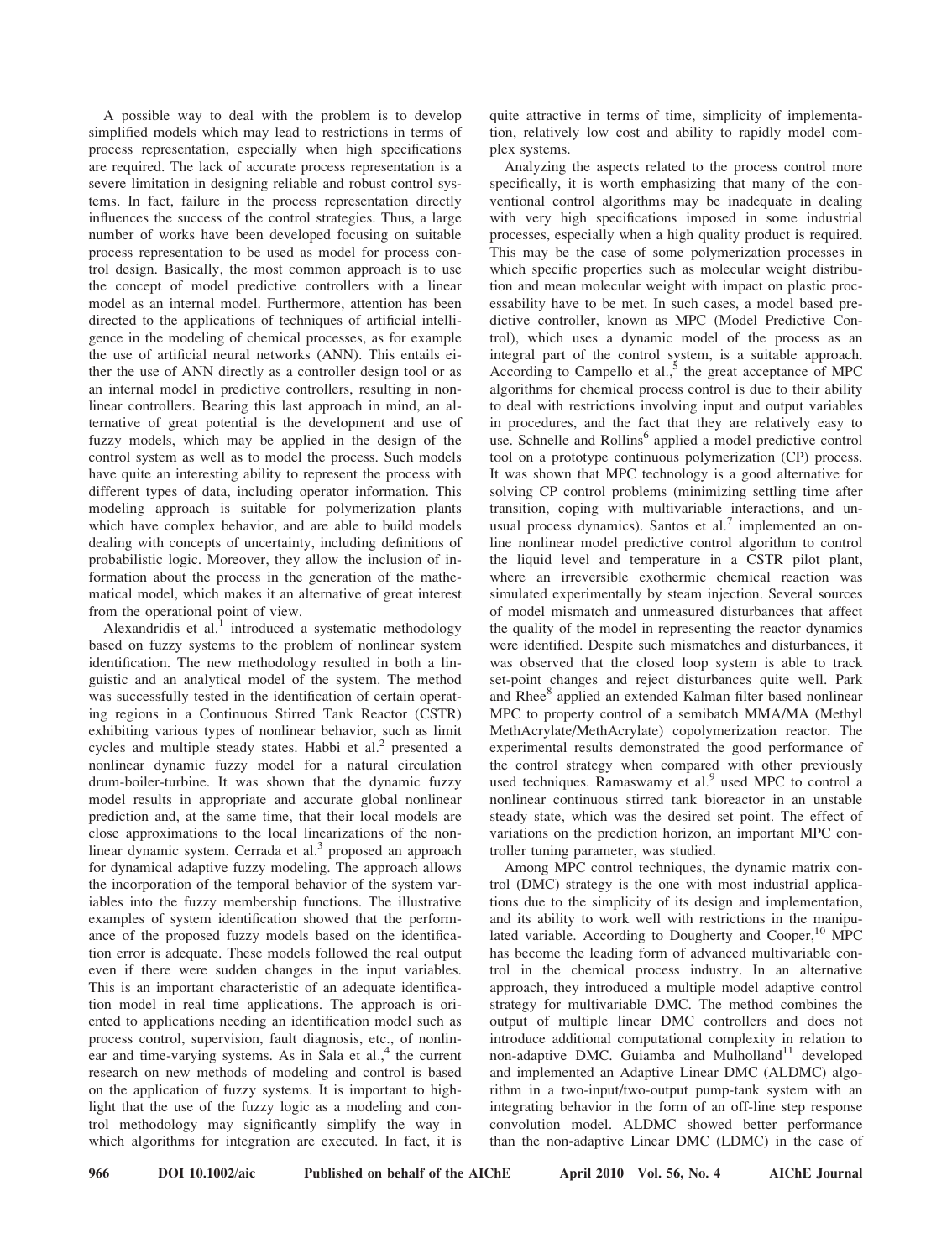plant/model mismatch. Haeri and Beik<sup>12</sup> considered an extended approach to the nonlinear DMC algorithm, which can handle constrained and MIMO (Multi-Input/Multi-Output) systems under certain defined conditions. Simulation results to illustrate the effectiveness of the method were presented for the control of a nonlinear model of a stirred tank reactor with two inputs and two outputs and also for a power unit nonlinear model with three inputs and three outputs.

Using the potential of predictive strategies coupled with the ability to represent systems using fuzzy logic for designing controllers is an interesting approach. Roubos et al.<sup>13</sup> described work focusing on the use of Takagi-Sugeno fuzzy models in combination with MPC algorithms. First, the fuzzy model-identification of MIMO processes was given and then the developed fuzzy model was used in combination with MPC. The studied methodology was tested and evaluated with a simulated laboratory setup for a MIMO liquid level process with two inputs and four outputs. Abonyi et al.<sup>14</sup> explained the identification and control of nonlinear systems by means of Fuzzy Hammerstein (FH) models, which consists of a static fuzzy model connected in series with a linear dynamic model. The obtained FH model was incorporated in a model-based predictive control scheme and a new constraint-handling method was presented. A simulated water-heater process was used as an illustrative example. Simulation results showed that not only was good dynamic modeling performance achieved, but also the steady-state behavior of the system was well-captured by the proposed FH model. Sousa and Kaymak<sup>15</sup> investigated the use of fuzzy decision making (FDM) in MPC, and compared the results to those obtained from conventional MPC. Experiments on a non-minimum phase, unstable linear system, and on an air-conditioning system with nonlinear dynamics were analyzed. It was shown that the performance of the model predictive controller can be improved by the use of fuzzy criteria in a fuzzy decision making framework. Mollov et al. <sup>16</sup> proposed the synthesis of a predictive controller for a nonlinear process based on a fuzzy model of the Takagi-Sugeno type, resulting in a stable closed-loop control system. The effectiveness of the approach was demonstrated through a simulated example and in the real-time control of a laboratory cascaded-tanks process. Sarimveis and Bafas<sup>17</sup> introduced a predictive control technique based on a Takagi-Sugeno dynamic fuzzy model, which was used for predicting the future behavior of the output variable in a SISO (Single-Input/Single-Output) control loop. The objective function of the controller was solved on line using a genetic algorithm. The proposed methodology was applied to a random process in a non-isothermal CSTR and can be used with any type of fuzzy model, being particularly useful when a direct fuzzy controller cannot be designed due to the complexity of the system. Mendonça et al.<sup>18</sup> introduced a generalization of fuzzy predictive filters to multivariable processes to solve non-convex optimization problems resulting from the application of model predictive control to nonlinear processes. The proposed scheme was applied to the control of a gantry crane. Simulation results showed the advantages of the method. Karer et al.<sup>19</sup> presented the Takagi-Sugeno fuzzy formulation for a hybrid fuzzy modeling approach. A MPC algorithm suitable for systems with discrete inputs was examined and the results demonstrated the benefits of the

MPC algorithm using the proposed hybrid fuzzy model on a batch-reactor simulation example. Causa et al. <sup>20</sup> described the design of a hybrid fuzzy predictive control based on a genetic algorithm. The temperature of a batch reactor was controlled by using two on/off input valves and a discreteposition mixing valve. The proposed strategy proved to be a suitable method for the control of hybrid systems, giving a similar performance to that of typical hybrid predictive controllers and significant savings in computation time. Sáez et al. <sup>21</sup> developed solution algorithms based on computational intelligence for solving the dynamic multi-vehicle pick-up and presented a problem formulated under a hybrid predictive adaptive control scheme. Promising results in terms of computation time and accuracy were presented through a simulated numerical example.

Therefore, this study proposes a Fuzzy Model based Predictive Control system (FMPC), in which the internal models for the proposed system are developed using fuzzy logic, taking into account process restrictions and nonlinearities. The control strategy design is multivariable with four outputs to control by manipulating four inputs. The copolymerization of methyl methacrylate with vinyl acetate is considered as a case study.

# Fuzzy Systems Applied to the Modeling of Complex Processes

Many engineering problems are characterized by having very little information and are said to be complex. These problems are imbued with a high degree of uncertainty. To deal with this, in 1965, Lotfi Zadeh introduced his seminal idea in a continuous-valued logic that he called fuzzy set theory.22 Zadeh's work had a profound influence on the thinking about uncertainty because it challenged not only probability theory as the sole representation for uncertainty, but also the very foundations upon which probability theory was based: classical binary (two-valued)  $logic.<sup>23</sup>$ 

A fuzzy set contains elements that have varying degrees of membership in the set. The elements of a fuzzy set, because their membership need not be complete, can also be members of other fuzzy sets in the same universe. All the information contained in a fuzzy set is described by its membership function. The algorithm developed in this study incorporates Gaussian membership functions  $\mu(x)$  for the inputs  $x,^{24,25}$  given by Eq. 1:

$$
\mu(x_i) = \exp\left[-\frac{1}{2} \cdot \left(\frac{x_i - c_i}{\sigma_i}\right)^2\right]
$$
 (1)

where  $x_i$  is the *i*th input variable,  $c_i$  is the *i*th center of the membership function, and  $\sigma_i$  is a constant related to spread of the ith membership function. Figure 1 illustrates a typical Gaussian membership function and its parameters.

## Fuzzy set operations

The operations of union, intersection, and complement are the standard fuzzy operations. They are defined the same way as for crisp sets, when the range of membership values is limited to the unit interval. For each of the three standard operations, there is a broad class of functions whose members can be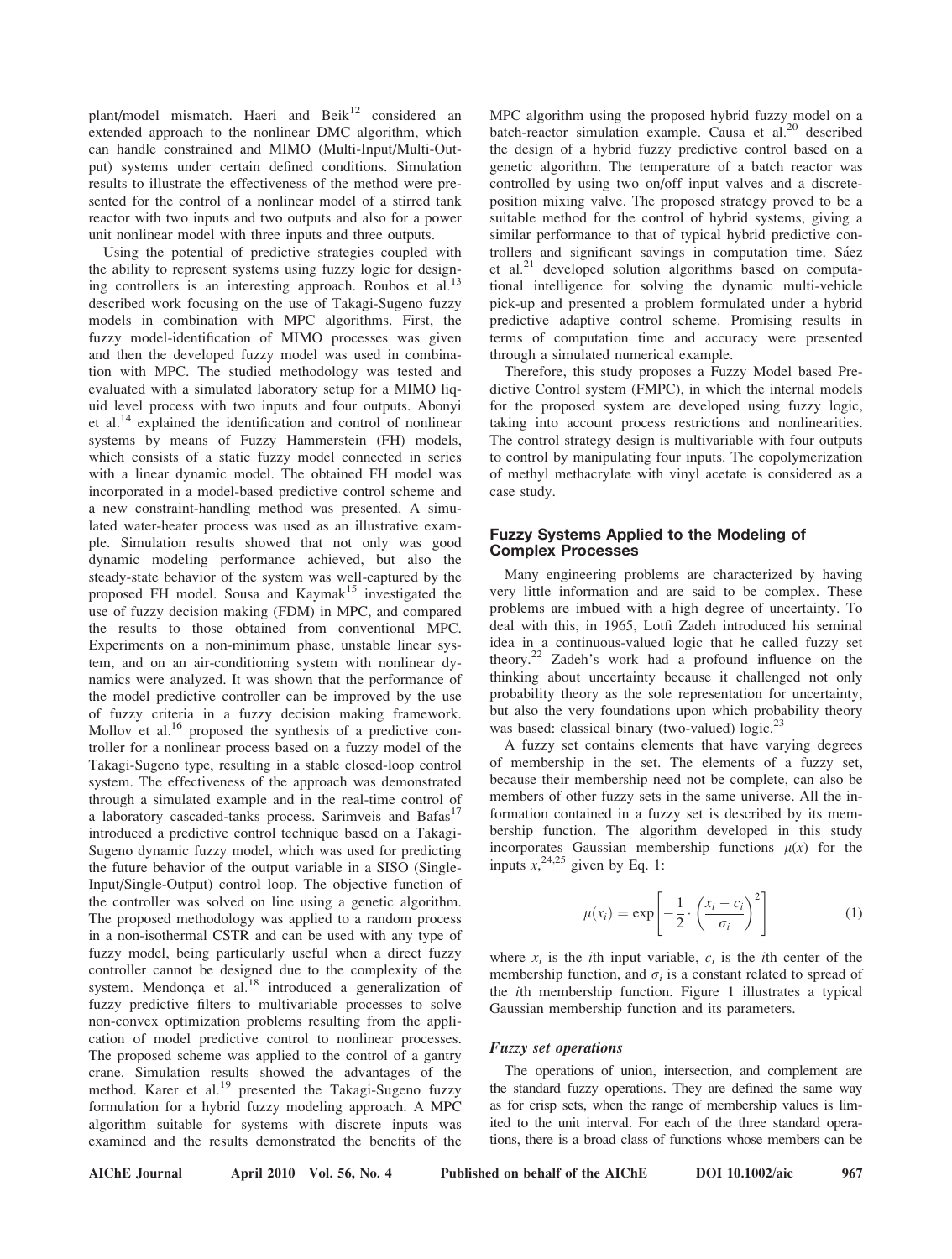

Figure 1. Typical Gaussian membership function.

considered fuzzy generalizations of the standard operations. In such a case, fuzzy intersections are usually referred to as tnorms and fuzzy unions are usually referred to as t-conorms (or s-norms). These t-norms and t-conorms are so named because they were first introduced as triangular norms and triangular conorms, respectively, in study of statistical metric spaces.<sup>22</sup> The more widely used t-norms and t-conorms, relating two fuzzy sets  $X_1$  and  $X_2$ , with elements  $x_1$  and  $x_2$ , respectively, are shown in Table 1. The probabilistic t-norm and t-conorm will be applied in the calculation of the inferred output of the fuzzy rule-base for the process considered in this study.<sup>24,25</sup>

#### Fuzzy modeling

The basis of the fuzzy model is a set of rules that represent the knowledge of the process. To achieve this, the fuzzification, inference, and defuzzification stages must be processed.

The process called fuzzification converts numeric inputs into fuzzy sets so that they can be used by the fuzzy system.<sup>26</sup> This transformation is possible through the use of membership functions.

The inference mechanism is carried out by an expression of the following type:

IF premise (antecedent) THEN conclusion (consequent) 
$$
(2)
$$

This form is commonly referred to as the IF-THEN rulebased form; it is generally referred to as the deductive form. Each rule represents a cause and effect relationship. For a given operating condition, there is a corresponding action.

Defuzzification is used to convert the fuzzy results into crisp results. This procedure provides a means to choose a crisp single-valued quantity (or a crisp set) based on the implied fuzzy sets.

According to Lima et al., $^{24}$  fuzzy modeling is interesting in that it enables the incorporation of qualitative information on the process behavior during model building. Possible changes in kinetic as well as heat and mass transfer parameters due to alterations in operating conditions may also be incorporated in the process model through the fuzzy approach.

968 DOI 10.1002/aic Published on behalf of the AIChE April 2010 Vol. 56, No. 4 AIChE Journal

Takagi-Sugeno Fuzzy Model

The Takagi-Sugeno fuzzy model is a special case among functional fuzzy models. Its structure was proposed by Takagi and Sugeno. $27$  In this approach, the fuzzy model substitutes the consequent fuzzy sets in a fuzzy rule by a linear equation of the input variables. Thus, a fuzzy model can be regarded as a collection of several linear models applied locally in the fuzzy regions defined by the rule premises where the overall model of the system is represented as the interpolation of these linear models. Therefore, it has a conveniently dynamic structure so that well-established linear systems theory can be easily applied to the theoretical analysis and design of the overall closed-loop system.<sup>2</sup>

The Takagi-Sugeno model for generation of fuzzy rules from a given input–output data set, which has two-inputs  $x_1$ and  $x_2$ , and output y, can be written in the following way:

IF 
$$
x_1
$$
 is  $X_1$  and  $x_2$  is  $X_2$  THEN y is  $y = f(x_1, x_2)$  (3)

where  $\underline{X}_1$  and  $\underline{X}_2$  are fuzzy sets (membership functions) of  $x_1$ and  $x_2$ , respectively, and  $y = f(x_1, x_2)$  is a crisp consequent function. The generalization of expression (3) for a linear structure with an entrance number  $n$  leads to the Takagi-Sugeno model as follows:

IF(
$$
x_i
$$
 is  $X_{i,1}$ ) and ( $x_2$  is  $X_{i,2}$ ) and ... and ( $x_j$  is  $X_{i,j}$ )  
and ... and ( $x_n$  is  $X_{i,n}$ )  
THEN  $y_i = a_{i1} \cdot x_1 + a_{i2} \cdot x_2 + \cdots + a_{ij} \cdot x_j + \cdots + a_{in} \cdot x_n$ (4)

where  $i = 1,...,R$ , being R the number of rules of the fuzzy model;  $j = 1,...,n$ ; and  $a_{ij}$  are parameters of the consequent function of the fuzzy model.

For a given input, the output of the fuzzy model is inferred by the weighed average of referring output  $i$  to each rule, calculated by:

$$
y = \frac{\sum_{i=1}^{R} f_i \cdot \mu_i(x)}{\sum_{i=1}^{R} \mu_i(x)}
$$
(5)

where  $\mu_i(x)$  are membership functions and  $f_i$  is a consequent function to each rule  $i$ .

This is the basic objective in this study; to develop a fuzzy model to be used in control system design.

## Identification of Functional Fuzzy Models

To develop a FMPC controller using the concepts of fuzzy logic and DMC predictive control, it is necessary initially to

Table 1. Main t-norms and t-conorms

| Type     | Zadeh              | Probabilistic   | Lukasiewicz | Weber                                                                                                                                        |
|----------|--------------------|-----------------|-------------|----------------------------------------------------------------------------------------------------------------------------------------------|
| t-norm   | min<br>$(x_1,x_2)$ | $x_1 \cdot x_2$ |             | max<br>$(x_1+x_2-1,0)$ $\begin{cases} x_1, \text{if } x_2 = 1 \\ x_2, \text{if } x_1 = 1 \\ 0, \text{if not} \end{cases}$                    |
| t-conorm | max<br>$(x_1,x_2)$ |                 |             | $x_1+x_2-x_1 \cdot x_2$ min $(x_1+x_2,1)$ $\begin{cases} x_1, \text{if } x_2 = 0 \\ x_2, \text{if } x_1 = 0 \\ 1, \text{if not} \end{cases}$ |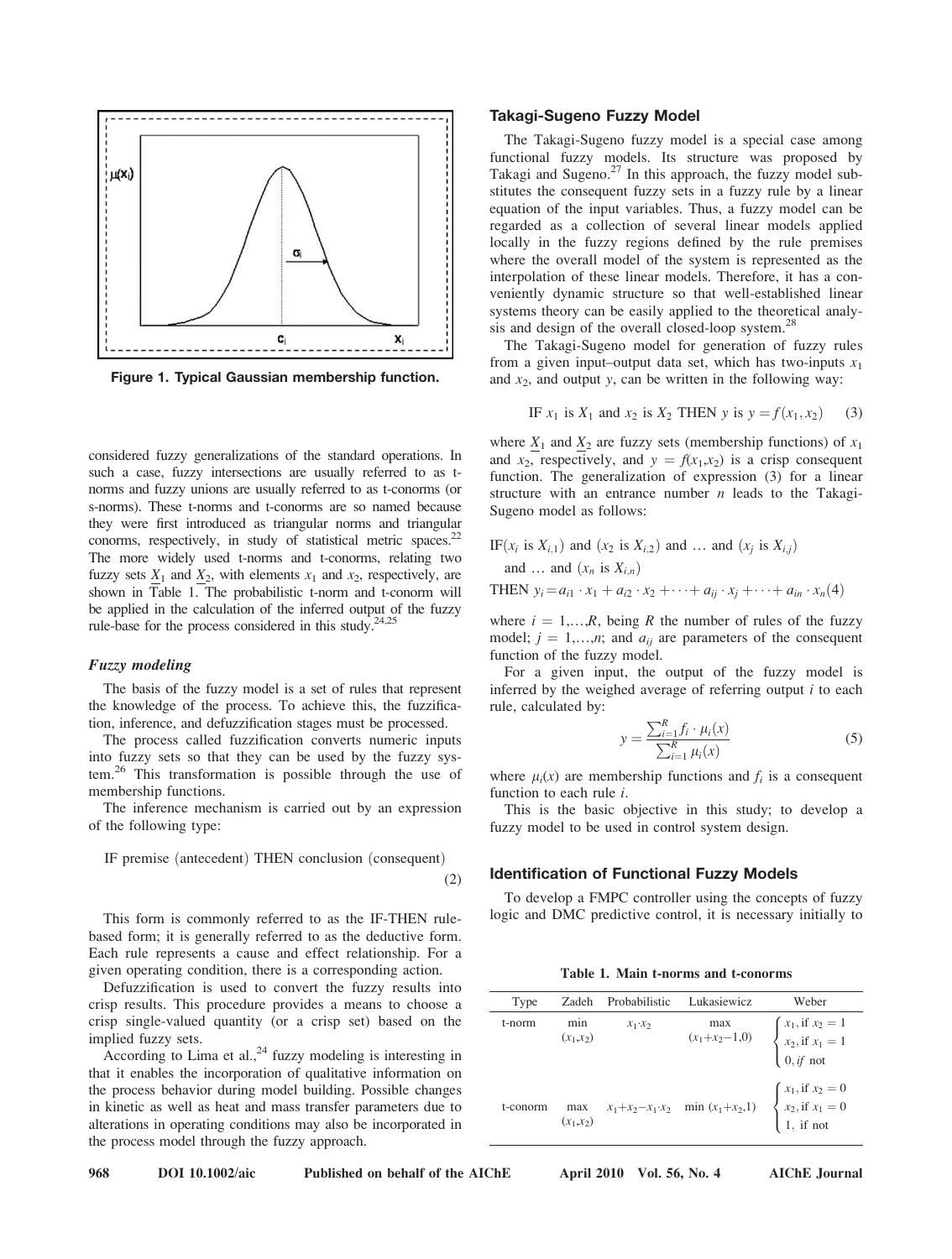generate the functional fuzzy models. The fuzzy model will be used as an internal model of the DMC predictive controller in substitution of its respective convolution model (forecast model), thus modifying the basic structure of the DMC and generating a FMPC controller. An interesting characteristic of the proposed controller is its ability to deal with nonlinearities. This is due to the fact that the developed fuzzy models start to represent the process in a linear way for each one of the operational regions, however, since overlapping between the membership functions is possible, the combination of the models can generate nonlinear representations of the system.

## Steps for the development of functional fuzzy models

Important decisions must be taken in the initial phases of the modeling procedure which will directly influence the quality of the obtained model. $24,25$ 

First, the fuzzy model structure that composes the rule base of the system must be defined. The variables that will be used and the interconnection amongst them must be selected. The number and types of the chosen variables must be in accordance with the requirements of the problem. These models will possess a dynamic configuration in such a way as to represent the behavior of the process throughout a time horizon. A close look at the fuzzy model structure and the way in which it is built reveals its recursive properties.

To predict an output at time  $k$ , fuzzy models usually use not only inputs from time  $k$  but also inputs and output from time points previous to k (that is:  $k-1$ ,  $k-2,...,k-P$ ). The number of past time points to be used  $(i.e., P)$  is an important parameter for optimization because it has considerable influence on the final quality of the model.

The next stage is the data generation for the identification of the model. At this point, the maximum and minimum limits of variation of the variable must be defined so that the model operation range is determined. First, the training data are generated and are then applied to attain the parameters of the model. This model is validated later through the use of test data. The data generation is carried out through a random excitation of the input variables of the process. An input variable is changed instantly and, at the same time, the behavior of the output variables is collected. Then, the same procedure is performed for the other input variables and finally a data set for the training of the fuzzy model and a data set for its validation are obtained. It must be observed that the data generation of the training and test sets is done in different conditions of frequency and amplitude of excitation of the entrance variables.

Another important point to consider in dynamic fuzzy model development is the determination of the sampling rate. The time constant of the process has to be taken into account. Alternatively, when the model is used for control, as in this study, the sampling rate must be related with the controller action interval.

## Generation of functional fuzzy models

As already described, the functional fuzzy models developed in this study will be of the Takagi-Sugeno type with the structure defined by Eq. 4.

The initial stage for the construction of these models is to complete the data identification process. A process representative data set including possible qualitative information should be made available and the next steps include the stages of fuzzification (membership functions), inference (through the use of t-norms and t-conorms), and calculation of the inferred numerical output by the weighed average of referring numerical outputs to each rule.

However, the dimension of the model is not known initially: the number of rules, the number and parameter values of the membership functions associated to each variable (centers and spread constant, since Gaussian membership functions will be used), and the parameters of the consequent functions of the rules. To obtain a minimum realization (model dimension) of the process the following methods can be used.

• Subtractive clustering method: which determines the number of rules and the parameters of the membership functions.

• Gradient Method: the quality of the fuzzy model can be improved by modifications in the entrance parameters. The gradient method acts by adjusting the entrance data, and thus improving model quality.

• Learning From Example (LFE): it only constructs the rules. The complete specification of the membership functions is left to the analyst.

• Least square algorithm: which requires the number of rules and the membership functions of the premises. It is used to calculate the parameters of the consequent functions.

• Modified Learning From Example (MLFE): in contrast with LFE, MLFE calculates the rules and the parameters of the membership functions.

As presented above, each of the methods is used for a specific objective. Thus, they can be combined for a specific need. For the system analyzed in this article, the functional fuzzy models will be generated through the combination of the subtractive clustering method with the least square algorithm. Details on subtractive clustering and least square methods are given by Chiu<sup>29,30</sup> and Passino and Yurkovich,<sup>26</sup> respectively.

#### Validation of functional fuzzy models

In this study, the results of the model validation are illustrated through figures and quantified through the average quadratic error, given by Eq. 6:

$$
Error = \sqrt{\frac{\sum_{k=1}^{m} (\overline{y}_k - y_k)^2}{m}}
$$
 (6)

where  $k$  is the time point,  $m$  is the number of considered discrete instants,  $\overline{y}_k$  is the predicted output by the fuzzy model in instant  $k$ , and  $y_k$  is the output of the process in instant  $k$ (phenomenological model).

## Multivariable DMC

DMC was developed at Shell Oil Company in 1979. The basic idea is to use time-domain step-response models (called convolution models) of the process to calculate the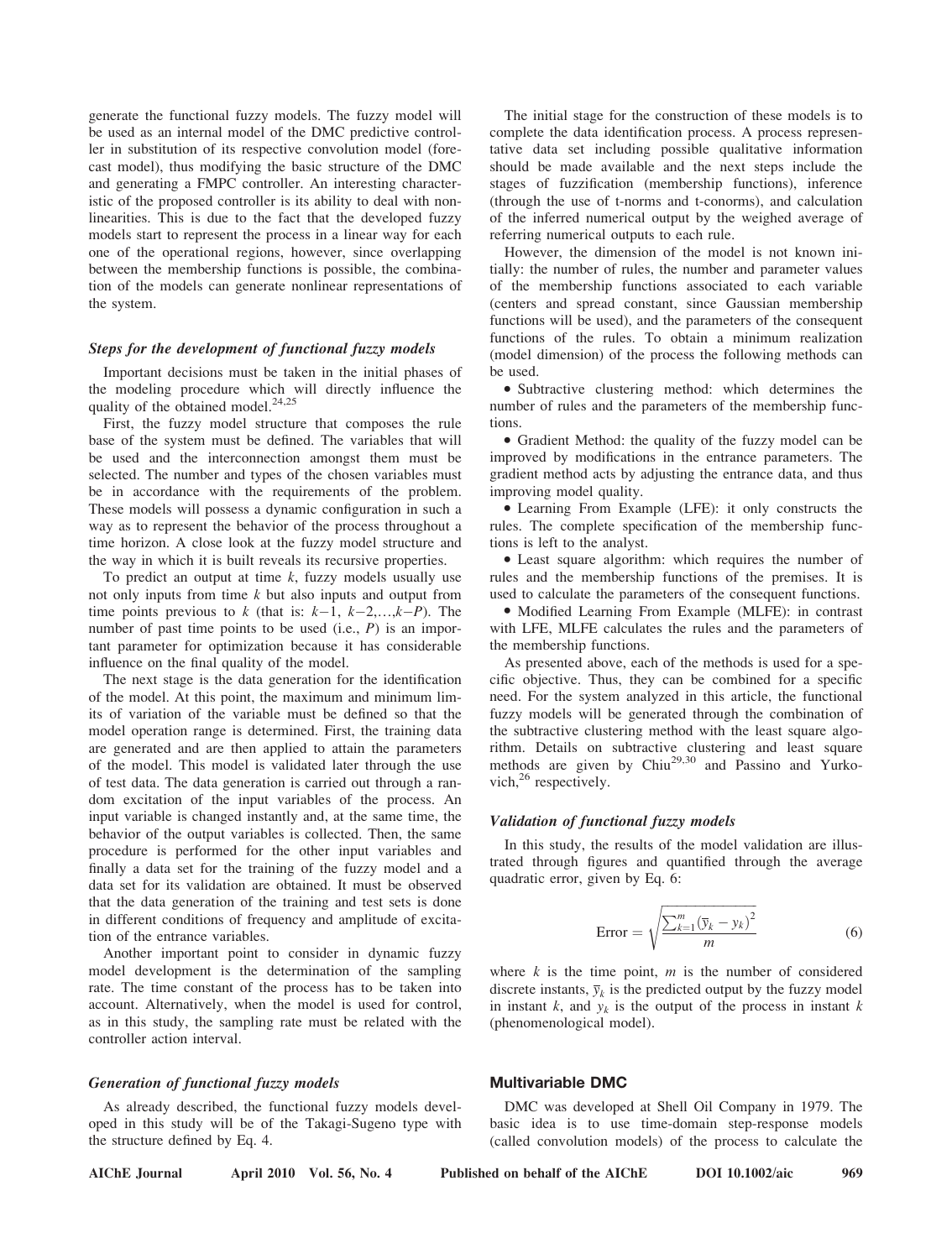

Figure 2. Structure of the predictive control using fuzzy model.

future changes in the manipulated variables that will minimize some performance index. In the DMC approach, it is desirable to have PH (prediction horizon) future outputs responses matching some ''optimum'' trajectory by finding the ''best'' values of CH (control horizon) future changes in the manipulated variables. This is exactly the concept of a least square problem of fitting PH data points with an equation with CH coefficients. This is a valid least square problem as long as PH is greater than CH.

The aim of a predictive control law is to drive future outputs close to the reference trajectories. The computation sequence calculates the reference trajectories and then estimates the outputs using the convolution models. Then, the errors between predicted and reference trajectories are calculated.<sup>31</sup> The next step is to estimate the sequence of the future controls by minimizing an appropriate quadratic objective function  $J$  for each output. However, only the first element is implemented. At this point, the data vectors are shifted so that the calculations can be repeated at the next sample instant. This function  $J$  is defined by Eq. 7:

$$
J = \sum_{i=1}^{PH} (y_i^d - y_{\text{CL},i}^{\text{pred}})^2 + f^2 \cdot \sum_{k=1}^{CH} [(\Delta u_k)^{\text{future}}]^2 \tag{7}
$$

where  $i$  and  $k$  are the time points;  $y$  is the output variable (controlled); u is the input variable (manipulated), with  $\Delta u_k =$  $u_k - u_{k-1}$ ; and f is the suppression factor for the movements of the manipulated variable.

In the original DMC strategy, the term  $y_i^d$  is the setpoint. In the present study, to prevent drastic control actions, a term is introduced based on the Model Algorithmic Control (MAC) strategy.<sup>32</sup> The desired output is calculated through an optimal trajectory defined by a first-order filter:

$$
y_i^d = \alpha \cdot y_{i-1}^{\text{actual}} + (1 - \alpha) \cdot y_{i-1}^{\text{set}} \tag{8}
$$

where  $y_{i-1}^{\text{actual}}$  is the vector of current measured values of the controlled variable at sampling time  $i-1$ ;  $y_{i-1}^{\text{set}}$  is the vector of setpoints of the controlled variable at sampling time  $i-1$ ; and  $\alpha$  is the reference trajectory parameter that must be precisely adjusted by optimization of the objective function J, with  $0 \le$  $\alpha \leq 1$ .

Predicted values  $y_{CL,i}^{pred}$  in Eq. 7 can be obtained directly from a model of the process. However, when this model is not perfect (and this is generally the case), the controller will not be sufficiently robust. Therefore, the following incremental model is applied to remove modeling inaccuracies:

$$
y_{\text{CL},i}^{\text{pred}} = y_{\text{CL},i} + (y_{i-1}^{\text{actual}} - y_{\text{CL},i-1})
$$
(9)

where  $y_{CL,i}$  is defined by convolution model. In Eq. 9, it is considered that the difference between the predicted and actual values in the previous instant is valid for the current instant. Thus, the system reaches the desired value for successive corrections of the shunting line. Details on DMC and on obtaining the convolution model are given by Luyben.<sup>33</sup>

## Fuzzy Model Based Predictive Control System

For the FMPC control system, the convolution models of the original configuration of DMC will be substituted by the functional fuzzy models. The fuzzy models act as a predictor in the strategy of predictive control, and the control action for each output is given by the minimization of an objective function similar to Eq. 7. In this case, however, the term  $y_{\text{CL},i}^{\text{pred}}$  in Eq. 7 is calculated through Takagi-Sugeno fuzzy models. In general, the fuzzy model makes the predictions of the output variable as a function of the last and current signals of input and of the last signals of output. The FMPC control scheme is shown schematically in Figure  $2^{34}$ 

The control system tuning is carried through the integral of the absolute value of the error (IAE), defined by Eq. 10, looking up the best combination of parameters (PH, CH,  $f$ ,  $\alpha$ ) that minimizes this performance criterion. Therefore, the following optimization problem is solved during tuning procedures:

$$
\min_{\text{PH,CH},f,\alpha} \left[ J(\text{PH, CH}, f, \alpha) = \text{IAE} = \int_{t_0}^{t_{\text{f}}} |y^{\text{set}}(t) - y^{\text{actual}}(t)| \cdot dt \right]
$$
\n(10)

In Eq. 10,  $t_0$  and  $t_f$  are the initial and final times of the evaluation period.

## Case Study: Copolymerization of Methyl Methacrylate with Vinyl Acetate

The process considered in this study as case study is the solution copolymerization of methyl methacrylate with vinyl acetate in a continuous stirred tank reactor.<sup>35</sup> Figure 3 is a flow diagram of a copolymerization reactor with a recycle loop. Monomer A is methyl methacrylate, monomer B is vinyl acetate, the solvent is benzene, the initiator is azobisisobutyronitrile (AIBN), and the chain transfer agent is acetaldehyde. The monomer stream may also contain inhibitors such as *m*-dinitrobenzene (*m*-DNB).

Monomers A and B are continuously added with initiator, solvent, and chain transfer agent. In addition, an inhibitor may enter with the fresh feeds as an impurity. These feed streams are combined (stream 1) with the recycle stream (stream 2) and flow to the reactor (stream 3), which is assumed to be a jacketed, well-mixed tank. A coolant flows through the jacket to remove the polymerization heat. Polymer, solvent, unreacted monomers, initiator, and chain transfer agent flow out of the reactor to the separator (stream 4).

970 DOI 10.1002/aic Published on behalf of the AIChE April 2010 Vol. 56, No. 4 AIChE Journal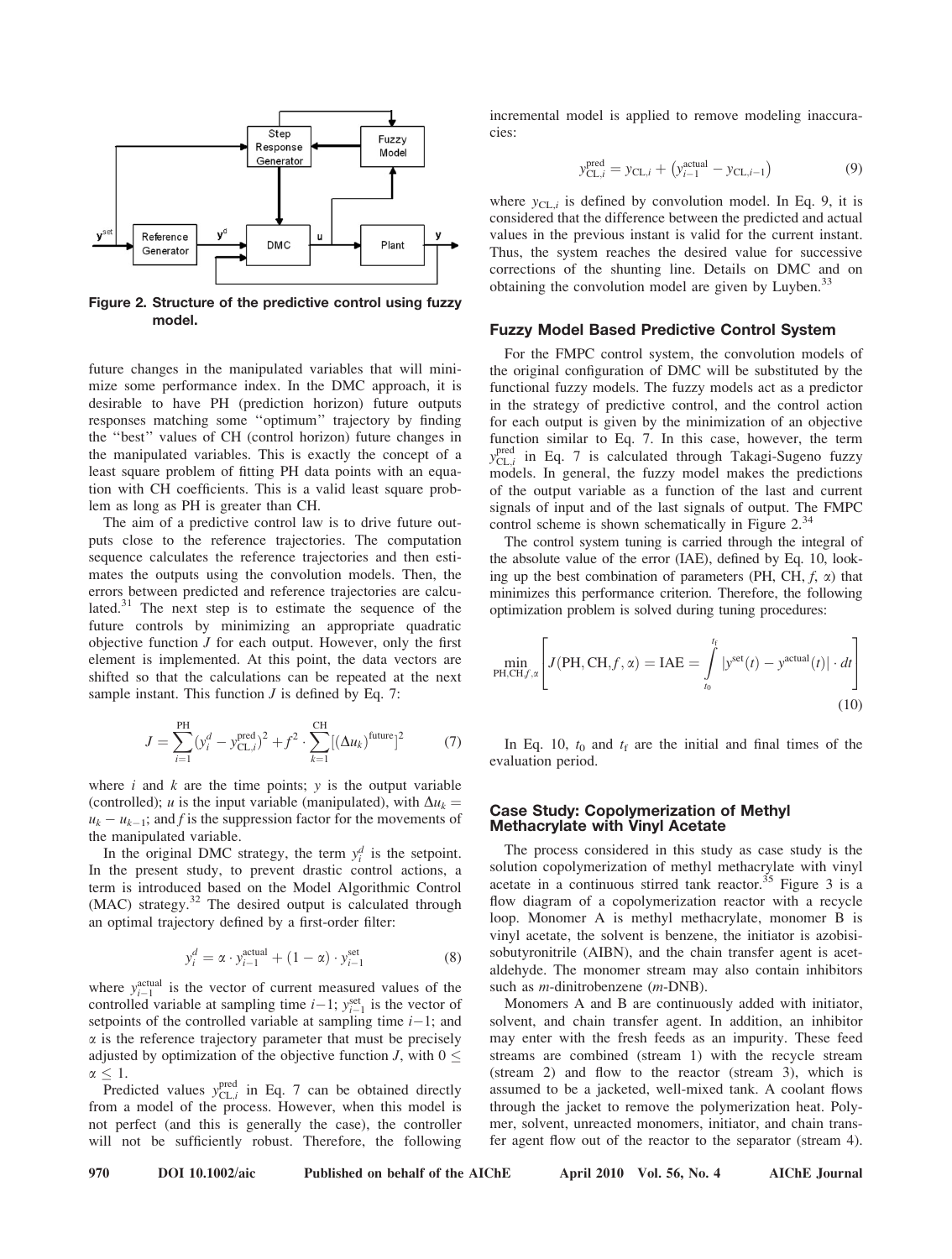

Figure 3. Basic process configuration.<sup>35</sup>

Here, the polymer is removed from the stream (stream 5). Residual initiator and chain transfer agent are also removed in this step. In the real process, the separator often involves a series of steps, which may include dryers and distillation columns. Here, unreacted monomers and solvent (stream 6)

Table 2. Steady-State Operating Conditions

| Inputs                                  |                                           |
|-----------------------------------------|-------------------------------------------|
| Monomer A (MMA) feed rate               | $G_{\rm af} = 18 \;{\rm kg/h}$            |
| Monomer B (VAc) feed rate               | $G_{\rm bf} = 90 \;{\rm kg/h}$            |
| Initiator (AIBN) feed rate              | $G_{\rm if} = 0.18 \;{\rm kg/h}$          |
| Solvent (benzene) feed rate             | $G_{\rm sf} = 36 \;{\rm kg/h}$            |
| Chain transfer (acetaldehyde) feed rate | $G_{\rm rf} = 2.7 \;{\rm kg/h}$           |
| Inhibitor $(m\text{-}DNB)$ feed rate    | $G_{\rm rf}=0$                            |
| Reactor jacket temperature              | $T_i = 336.15 \text{ K}$                  |
| Reactor feed temperature                | $T_{\rm rf} = 353.15~{\rm K}$             |
| Purge ratio                             | $\xi = 0.05$                              |
| Reactor parameters                      |                                           |
| Reactor volume                          | $V_r = 1 \text{ m}^3$                     |
| Reactor heat transfer area              | $S_r = 4.6$ m <sup>3</sup>                |
| Outputs                                 |                                           |
| Polymer production rate                 | $G_{\rm ni} = 23.4 \text{ kg/h}$          |
| Mole fraction of A in polymer           | $Y_{\rm an} = 0.5591$                     |
| Weight average molecular weight         | $M_{\text{nw}} = 34994.7 \text{ kg/kmol}$ |
| Reactor temperature                     | $T_r = 353.02 \text{ K}$                  |

continue on to a purge point (stream 7), which represents venting and other losses. Purging is required to prevent the accumulation of inerts in the system. After the purge, the monomers and solvent (stream 8) are stored in the recycle hold tank, which acts as a surge capacity to smooth out variations in the recycle flow and composition. The effluent (stream 2) recycled is then added to the fresh feeds.



Figure 4. Open-loop output variables response to inhibitor disturbance.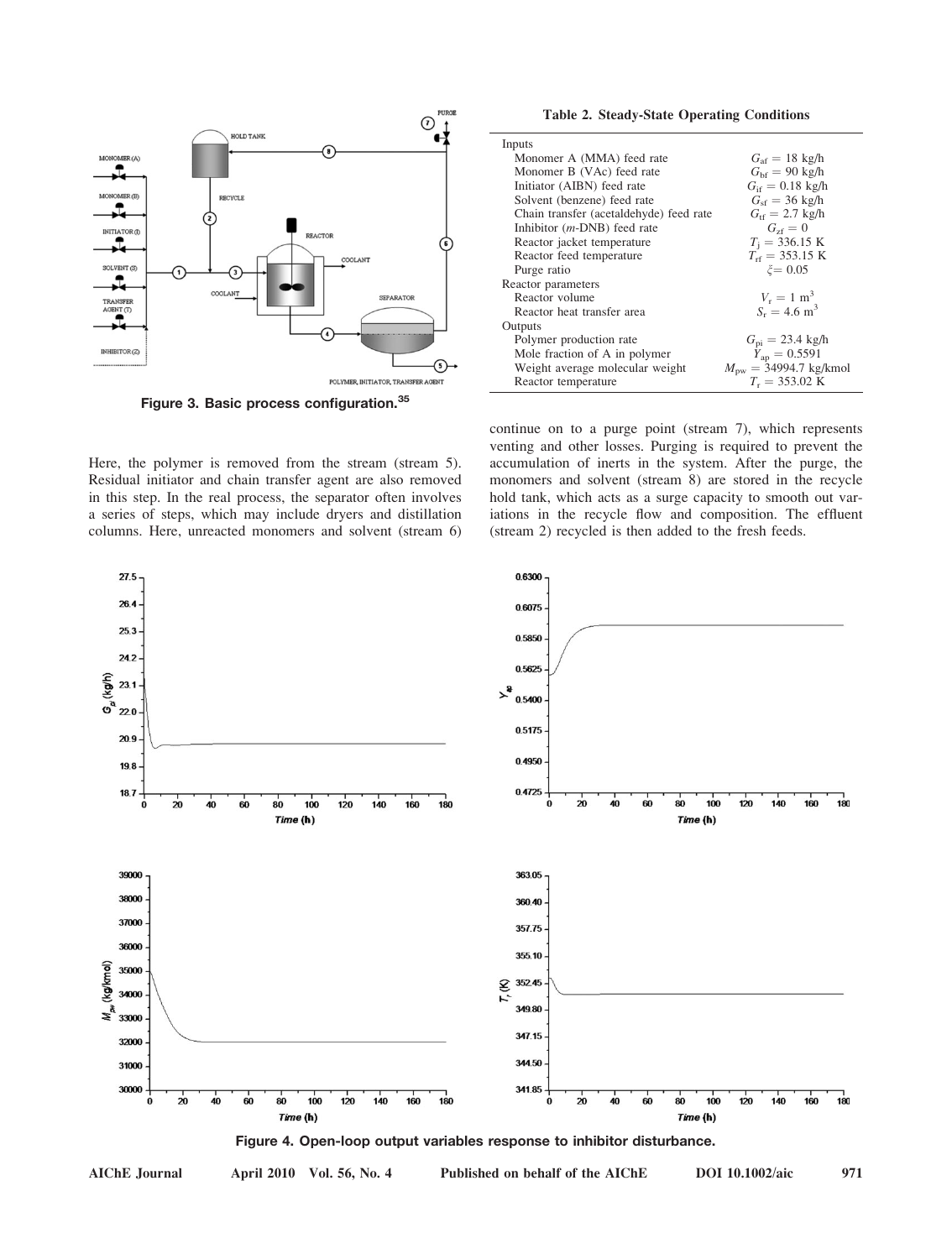Table 3. Selected Control Loops

| Manipulated                                     | Output                   |
|-------------------------------------------------|--------------------------|
| $G_{\rm bf}$<br>$(G_{\text{af}}/G_{\text{bf}})$ | $G_{\rm pi}$<br>$Y_{ap}$ |
| $G_{\rm if}$                                    | $M_{\rm pw}$             |
|                                                 |                          |

The important reactor output variables for product quality control are the polymer production rate  $(G_{pi})$ , mole fraction of monomer A in the copolymer  $(Y_{ap})$ , weight average molecular weight  $(M_{\text{pw}})$ , and reactor temperature  $(T_r)$ . The inputs are the reactor flows of monomer A  $(G_{af})$ , monomer B ( $G_{\text{bf}}$ ), initiator ( $G_{\text{if}}$ ), chain transfer agent ( $G_{\text{tf}}$ ), solvent  $(G_{\text{sf}})$ , inhibitor  $(G_{\text{sf}})$ , the temperature of the reactor jacket  $(T_i)$ , and the temperature of the reactor feed  $(T_{\text{rf}})$ . The reactor, separator, and hold tank contain at startup pure solvent preheated to 353.15 K.

The steady-state operating point is summarized in Table 2. Under these conditions, the reactor residence time is  $\theta_r = 6$ h and the overall reactor monomer conversion is 20%. These operating conditions ensure that the viscosity of the reaction medium remains moderate. Table 2 also indicates that the temperature of the reactor feed  $T_{\text{rf}}$  is practically equal to the reactor temperature  $T_r$ , because it was chosen to simulate reactor operation with a preheated feed where the single source of heat removal is through the jacket.

## Feedforward control of recycle

The presence of the recycle stream introduces disturbances in the reactor feed which affect the polymer properties. To overcome this, Congalidis et al. <sup>35</sup> implemented a feedforward controller in the process to compensate for these disturbances by manipulating the fresh feeds to maintain constant feed composition and flow to the reactor. Feedforward control of the recycle stream enabled the designer to separate the control of the reactor from the rest of the process. Thus, the reactor can be analyzed separately. Details of the feedforward control of recycling are given in Congalidis et al.,<sup>35</sup> Maner and Doyle, $36$  and Lima et al.<sup>24</sup>

## Deterministic model

This case study has previously been described in the literature by a nonlinear phenomenological mathematical model and kinetic parameters. This model, which is composed by a set of algebraic and ordinary differential equations, is considered as the real plant for data generation, identification of the fuzzy model, and implementation of the controllers. Details of the phenomenological model as well as the kinetic



Figure 5. Identification data of the fuzzy models.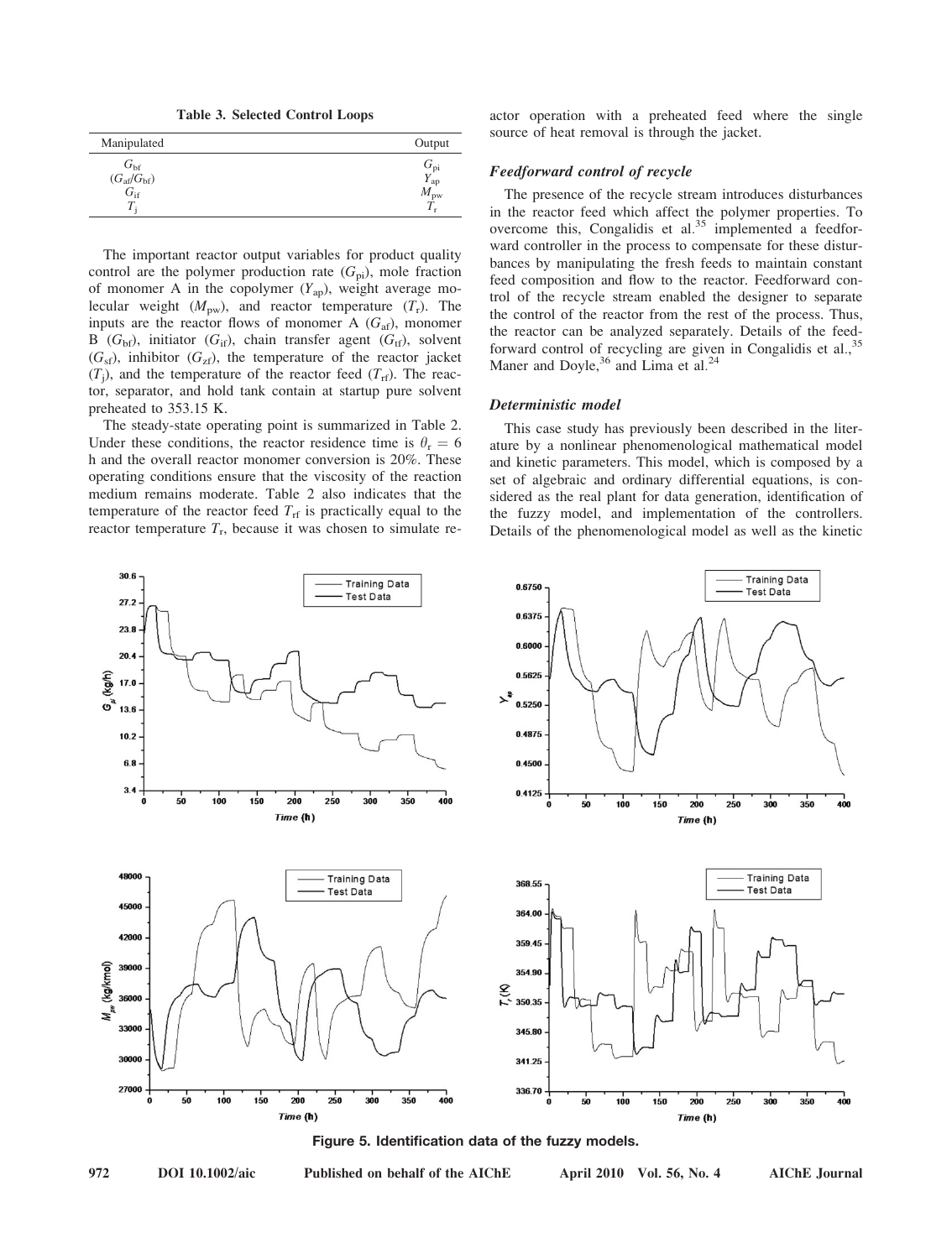Table 4. Parameters of the Fuzzy Model for  $G_{pi}$ 

| Number of Rules $= 1$                                                  |                            |                                 |                                 |                                 |  |  |  |  |
|------------------------------------------------------------------------|----------------------------|---------------------------------|---------------------------------|---------------------------------|--|--|--|--|
| Antecedent part<br>Rule $i$                                            | $u(k)$ , $u(k-1)$          | w(k)                            |                                 |                                 |  |  |  |  |
| $i=1$                                                                  | $c_i \times 10^2$<br>10.84 | $\sigma_i \times 10^2$<br>41.06 | $c_i \times 10^2$<br>50.48      | $\sigma_i \times 10^2$<br>23.59 |  |  |  |  |
| Consequent part<br>$a_{i1} \times 10^{2}$<br>Rule $i$<br>1.80<br>$i=1$ |                            |                                 | $a_{i2} \times 10^2$<br>$-1.04$ | $b_{i1} \times 10^2$<br>99.31   |  |  |  |  |

mechanism and initial concentrations are given in Congalidis et al.<sup>35</sup> and Maner and Doyle.<sup>36</sup>

#### Open-loop behavior and selection of the control loops

This system consists of six inputs ( $G_{af}$ ,  $G_{bf}$ ,  $G_{tf}$ ,  $G_{tf}$ ,  $G_{sf}$ , and  $T_i$ ) and four outputs. The temperature of the reactor feed  $(T_{\text{rf}})$  is considered constant and purge ratio  $(\xi)$  is manipulated by the feedforward controller. Table 2 also indicates that the inhibitor feed rate is equal to zero. Given this, the deterministic model was solved by a Runge-Kutta type algorithm written in Fortran 90. Figure 4 presents the behavior of the four output variables in open-loop for an inhibitor disturbance of 4 parts per 1000 (mole basis) in the fresh feed. As observed, even with this low inhibitor molar concentration, the polymer properties are noticeably affected. This disturbance is the same as that considered by Congalidis et al.<sup>35</sup> and Maner and Doyle.<sup>36</sup> The fresh feed corresponds to the addition of the molar outflows of monomers, initiator, solvent, and chain transfer agent in the system entrance.

Lima et al.<sup>24</sup> developed a factorial planning using Statistica Version 7.0 Software to discriminate the variables which have a greaterer impact on the process performance. The selected control structure resulting from this analysis is shown in Table 3.

## Dynamic fuzzy modeling

 $N_{\text{total}}$   $\mu$   $\alpha$  +  $\beta$   $\beta$  +  $\beta$  +  $\beta$  +  $\beta$  +  $\beta$  +  $\beta$  +  $\beta$  +  $\beta$  +  $\beta$  +  $\beta$  +  $\beta$  +  $\beta$  +  $\beta$  +  $\beta$  +  $\beta$  +  $\beta$  +  $\beta$  +  $\beta$  +  $\beta$  +  $\beta$  +  $\beta$  +  $\beta$  +  $\beta$  +  $\beta$  +  $\beta$  +  $\beta$  +  $\beta$  +  $\beta$ 

An algorithm for functional multivariable dynamic fuzzy modeling was developed using the subtractive clustering and least squared methods. This was further inserted in the simu-

Table 5. Parameters of the Fuzzy Model for  $Y_{\text{ap}}$ 

Table 6. Parameters of the Fuzzy Model for  $M_{\text{pw}}$ 

| Number of Rules $= 5$ |                        |                        |                      |                        |  |  |  |  |
|-----------------------|------------------------|------------------------|----------------------|------------------------|--|--|--|--|
| Antecedent part       |                        |                        |                      |                        |  |  |  |  |
| Rule $i$              | $u(k)$ , $u(k-1)$      |                        |                      | w(k)                   |  |  |  |  |
|                       |                        |                        |                      |                        |  |  |  |  |
|                       | $c_i \times 10^2$      | $\sigma_i \times 10^2$ | $c_i \times 10^2$    | $\sigma_i \times 10^2$ |  |  |  |  |
| $i=1$                 | 39.86                  | 52.77                  | 44.67                | 48.09                  |  |  |  |  |
| $i=2$                 | 12.34                  | 52.77                  | 72.18                | 48.09                  |  |  |  |  |
| $i=3$                 | 73.71                  | 52.77                  | 28.13                | 48.09                  |  |  |  |  |
| $i=4$                 | 39.86                  | 52.77                  | 6.38                 | 48.09                  |  |  |  |  |
| $i=5$                 | 91.04                  | 52.77                  | 60.66                | 48.09                  |  |  |  |  |
|                       |                        |                        |                      |                        |  |  |  |  |
| Consequent part       |                        |                        |                      |                        |  |  |  |  |
| Rule $i$              | $a_{i1} \times 10^{2}$ |                        | $a_{i2} \times 10^2$ | $b_{i1} \times 10^{2}$ |  |  |  |  |
| $i=1$                 | 28.00                  |                        | $-65.26$             | 74.60                  |  |  |  |  |
| $i=2$                 | $-16.97$               |                        | 21.95                | 101.30                 |  |  |  |  |
| $i=3$                 | 12.95                  |                        | $-14.22$             | 98.36                  |  |  |  |  |
| $i=4$                 | $-23.52$               |                        | 52.16                | 134.86                 |  |  |  |  |
| $i=5$                 | $-24.78$               |                        | 22.53                | 125.00                 |  |  |  |  |
|                       |                        |                        |                      |                        |  |  |  |  |

lation program in open-loop. A sampling rate equal to 0.25 h and a simulation interval of 400 h were used. Three entrances for the four models were considered: manipulated variable on time instants k and  $k-1$  ( $nu = 2$ ); controlled variable on time instants  $k-1$  ( $ny = 1$ ). The generated models were later used for the regulatory and servo controls.

Figure 5 presents the training (model generation) and test (validation) data for the four output variables and Tables 4–7 present the parameters for the fuzzy models. A set of 1600 points was obtained both for training and testing. In Tables  $4-7$ , k refers to time instant; u refers to manipulated variable; w and  $y_i$  refers to output, where  $i = 1,...,R; R$ being the number of rules of the fuzzy model; and  $a_{in}$  and  $b_{ih}$  the consequence function parameters of the fuzzy model for the input and output, respectively, where  $n = 1,...,nu$ and  $h = 1,..., ny$ .

An *i*th specific rule is shown in Eq. 11, where  $X_{in}$  and  $W_{ih}$ are fuzzy sets (membership functions) of input and output, respectively.

IF(*u*(*k*) is *X<sub>i,1</sub>*) and (*u*(*k* - 1) is *X<sub>i,2</sub>*) and (*w*(*k* - 1) is *W<sub>i,1</sub>*)  
THEN 
$$
y_i(k + 1) = a_{i1} \cdot u(k) + a_{i2} \cdot u(k - 1) + b_{i1} \cdot w(k - 1)
$$
 (11)

Table 7. Danamatang of the Fuzzy Model for T

| $N$ ulliuci ul Nuics $-$ 4  |                      |                        |                      |                        |                 | Lable <i>1</i> , Lafameters of the Fuzzy Model for L <sub>r</sub> |                        |                      |                        |
|-----------------------------|----------------------|------------------------|----------------------|------------------------|-----------------|-------------------------------------------------------------------|------------------------|----------------------|------------------------|
| Antecedent part<br>Rule $i$ | $u(k)$ , $u(k-1)$    |                        |                      | w(k)                   |                 | Number of Rules $=$ 3                                             |                        |                      |                        |
|                             |                      |                        |                      |                        | Antecedent part |                                                                   |                        |                      |                        |
|                             | $c_i \times 10^2$    | $\sigma_i \times 10^2$ | $c_i \times 10^2$    | $\sigma_i \times 10^2$ | Rule $i$        | $u(k)$ , $u(k-1)$                                                 |                        |                      | w(k)                   |
| $i=1$                       | 10.84                | 17.11                  | 18.48                | 17.82                  |                 |                                                                   |                        |                      |                        |
| $i=2$                       | 91.50                | 17.11                  | 103.59               | 17.82                  |                 | $c_i \times 10^2$                                                 | $\sigma_i \times 10^2$ | $c_i \times 10^2$    | $\sigma_i \times 10^2$ |
| $i=3$                       | 39.86                | 17.11                  | 68.74                | 17.82                  | $i=1$           | 10.84                                                             | 17.11                  | 17.27                | 15.65                  |
| $i=4$                       | 100.00               | 17.11                  | 64.23                | 17.82                  | $i=2$           | 91.50                                                             | 17.11                  | 91.04                | 15.65                  |
|                             |                      |                        |                      |                        | $i=3$           | 39.86                                                             | 17.11                  | 45.59                | 15.65                  |
| Consequent part             |                      |                        |                      |                        |                 |                                                                   |                        |                      |                        |
| Rule $i$                    | $a_{i1} \times 10^2$ |                        | $a_{i2} \times 10^2$ | $b_{i1} \times 10^{2}$ | Consequent part |                                                                   |                        |                      |                        |
| $i=1$                       | $-1.11$              |                        | 4.08                 | 97.41                  | Rule $i$        | $a_{i1} \times 10^{2}$                                            |                        | $a_{i2} \times 10^2$ | $b_{i1} \times 10^{2}$ |
| $i=2$                       | 0.00                 |                        | 1.24                 | 98.76                  | $i=1$           | $-6.72$                                                           |                        | 17.19                | 93.59                  |
| $i=3$                       | $-0.24$              |                        | 2.18                 | 98.30                  | $i=2$           | 9.42                                                              |                        | 8.45                 | 81.47                  |
| $i=4$                       | $-1.84$              |                        | 0.56                 | 103.53                 | $i=3$           | 11.53                                                             |                        | 7.78                 | 82.65                  |
|                             |                      |                        |                      |                        |                 |                                                                   |                        |                      |                        |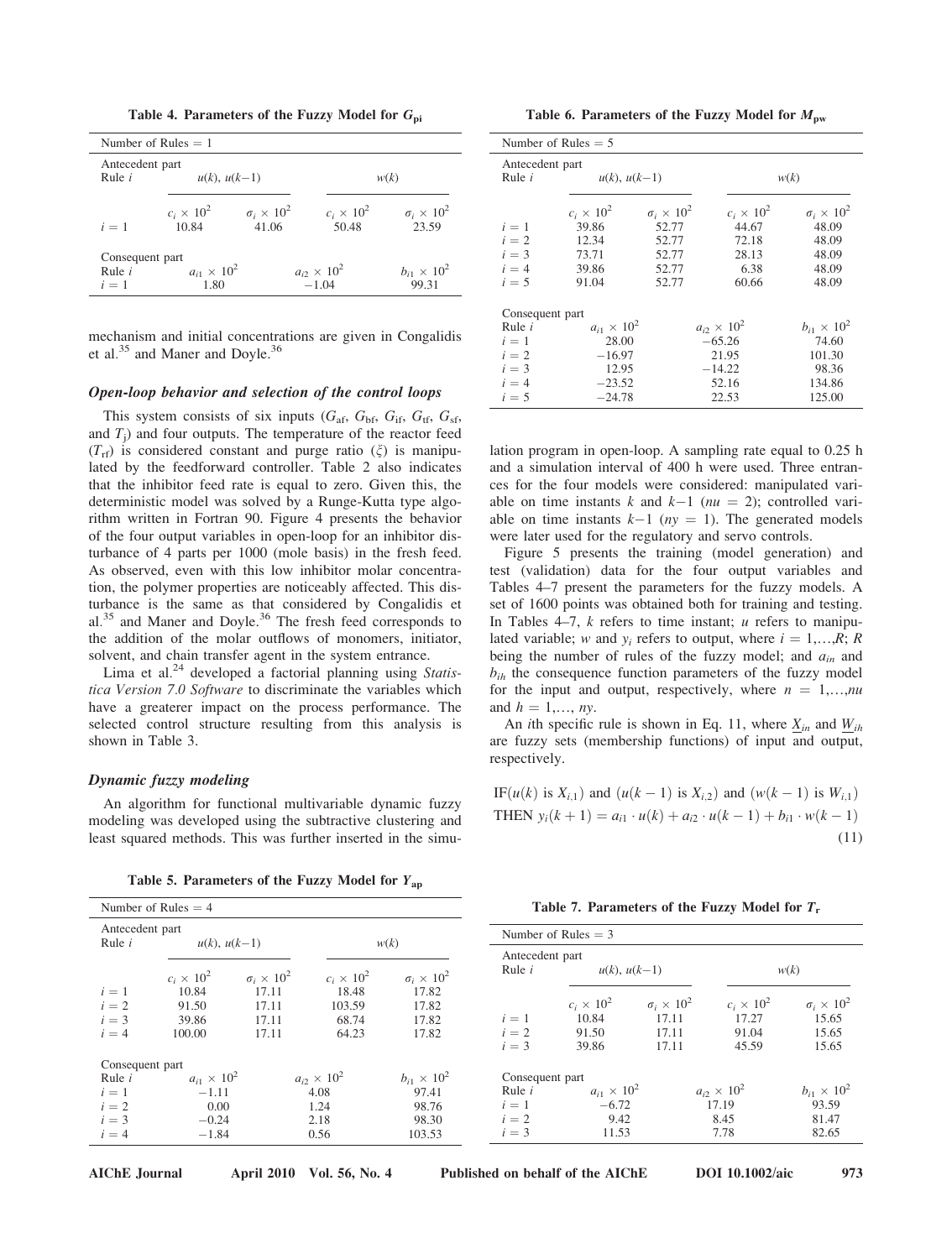

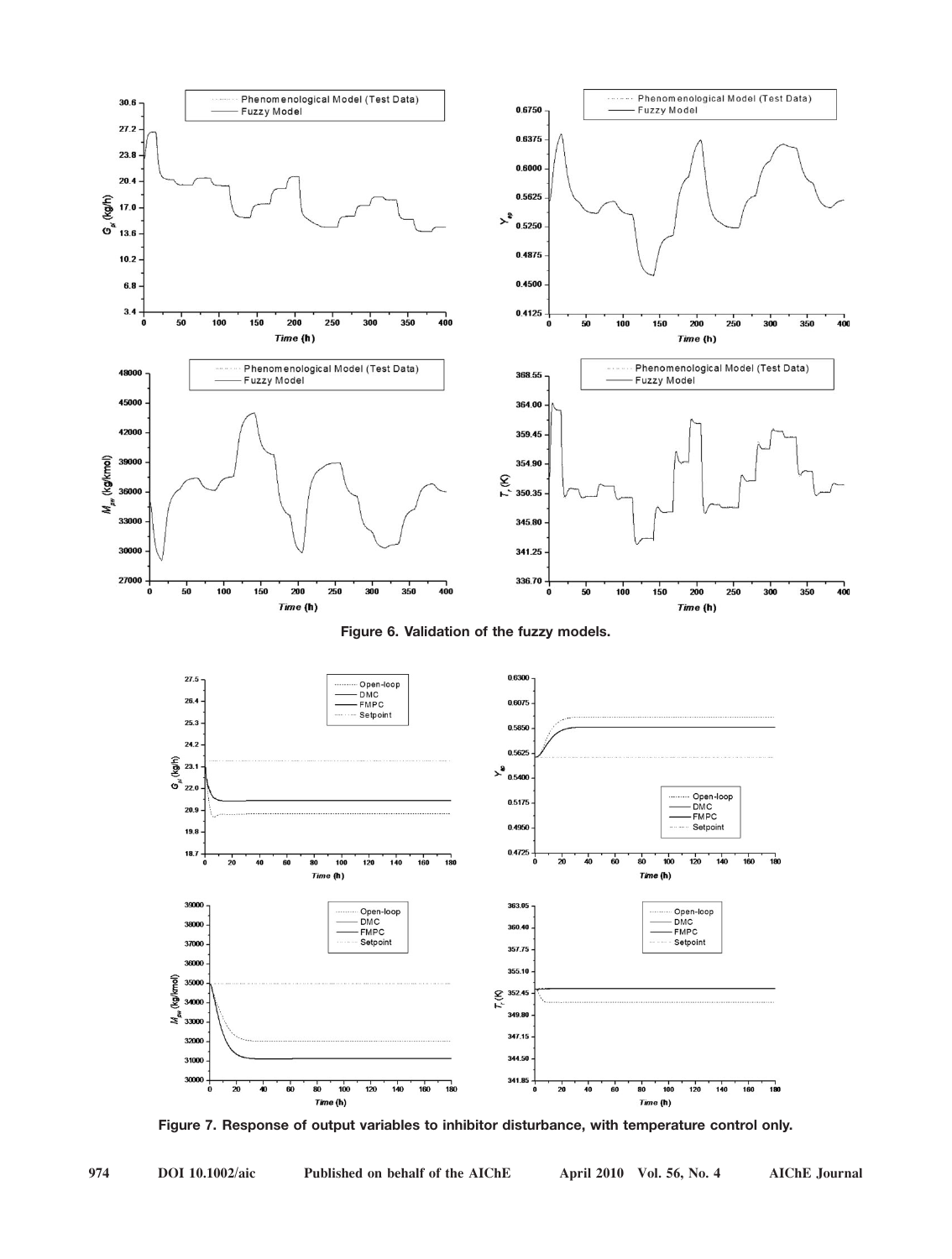Table 8. Tuning Parameters and Control Errors for the Regulatory Problem

|                              |                |               | Parameters | <b>IAE</b> |                   |                     |
|------------------------------|----------------|---------------|------------|------------|-------------------|---------------------|
| Output                       | PН             | CН            |            | α          | <b>DMC</b>        | <b>FMPC</b>         |
|                              | $\overline{c}$ |               | 0.003      | 0.80       | 54.9 kg/h         | $26.4 \text{ kg/h}$ |
| $G_{\rm pi}$<br>$Y_{\rm ap}$ | 5              | 2             | 0.023      | 0.95       | 0.6450            | 0.0425              |
| $M_{\rm{pw}}$                | 15             | $\mathcal{R}$ | 1.500      | 0.01       | 104735.7          | 278715.2            |
| $T_{\rm r}$                  |                |               | 0.169      | 0.01       | kg/kmol<br>2.05 K | kg/kmol<br>0.76K    |

Figure 6 presents the validation results of the fuzzy models, which shows a very good prediction for the output variable. The average quadratic errors (calculated by Eq. 6) are equal to 0.0576 kg/h, 0.0004, 24.8106 kg/kmol, and 0.1284 K for the  $G_{\text{pi}}$ ,  $Y_{\text{ap}}$ ,  $M_{\text{pw}}$ , and  $T_{\text{r}}$ , respectively. As observed, very small errors were obtained.

## Performance of the fuzzy model based predictive control system and discussion

An algorithm for the proposed control structure was developed in Fortran 90 and further inserted in the simulation program. To verify the performance of the FMPC strategy, a comparison with the DMC algorithm was made.

In the regulatory problem, an inhibitor disturbance of four parts per 1000 (mole basis) in the fresh feed was considered. Figure 7 indicates the futility of just controlling the reactor temperature in response to this disturbance. The temperature is very well controlled by the two control schemes, but the polymer properties and production rate are still considerably influenced by the disturbance. For example, the molecular weight actually deviates more from its setpoint (34994.7 kg/ kmol) with the temperature loop closed (31132.6 kg/kmol) than with the temperature loop open (32051.5 kg/kmol).

Table 8 shows the parameters used for DMC and FMPC multivariable control structures, and also presents the control errors for these configurations. Figure 8 presents a graphic analysis of the closed-loop performance of the four output variables, comparing the controllers with the open-loop system behavior. Computation times of 23 and 24 s were obtained for DMC and FMPC control, respectively.

As can be observed in Table 8 and Figure 8, the proposed control system performs better than the DMC, with a lower IAE value, a quicker answer and a smaller overshoot for the  $G_{\text{pi}}$ ,  $Y_{\text{ap}}$ , and  $T_{\text{r}}$ . For the  $M_{\text{pw}}$ , the value of the IAE for the FMPC control system is larger than that for the DMC. However, the FMPC promotes a smoother and continuous behavior of the  $M_{\text{pw}}$ , while the DMC causes oscillations, which are not desired.

As regards the servo problem, the parameters used for the DMC and FMPC control structures are given in Table 9, as well as the control errors. Figure 9 presents the behavior of the four output variables for the reactor under control with setpoint changes. Computation times of 4 and 5 s were obtained for DMC and FMPC control, respectively. Such variable setpoint change policies seek to comply with the



Figure 8. Closed-loop and open-loop simulations for inhibitor disturbance.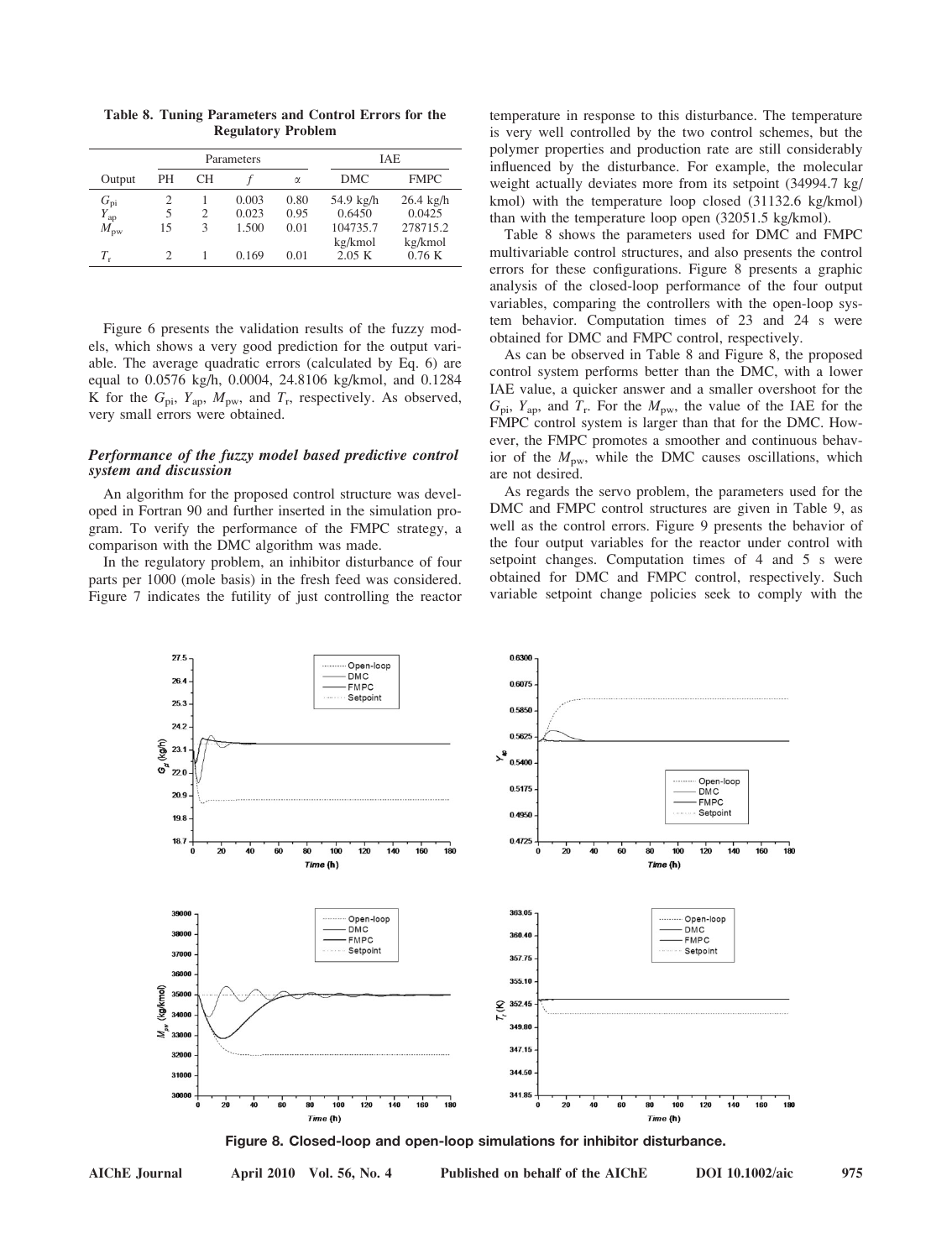Table 9. Tuning Parameters and Control Errors for the Servo Problem

|                                 |        |    | Parameters     |              | <b>TAE</b>            |                                 |
|---------------------------------|--------|----|----------------|--------------|-----------------------|---------------------------------|
| Output                          | PН     | CН |                | $\alpha$     | <b>DMC</b>            | <b>FMPC</b>                     |
| $G_{\rm pi}$                    | 2<br>5 | 2  | 0.330<br>0.300 | 0.55<br>0.95 | 53.5 $kg/h$<br>6.8010 | $159.7 \text{ kg/h}$<br>10.6427 |
| $\overline{Y}_{ap}$<br>$M_{pw}$ | 9      |    | 0.040          | 0.98         | 331569.2              | 240357.0                        |
| $T_{\rm r}$                     |        |    | 0.500          | 0.01         | kg/kmol<br>329.36 K   | kg/kmol<br>300.03 K             |

maximum and minimum limits allowed for variations on the output variables due to the dynamic nature of the process, taking into account the operational issues of product quality and safety.

Table 9 shows that the values of the control errors for the projected control system are greater for the  $G_{\text{pi}}$  and  $Y_{\text{ap}}$ , and lower for the  $M_{\text{pw}}$  and  $T_{\text{r}}$ . On the other hand, on analyzing Figure 9, it can be observed that the DMC promotes oscillations in the  $Y_{ap}$  and the FMPC control provides a slightly noisy behavior in the  $M_{\text{pw}}$ . However, in general, it can be concluded that the two controllers present similar responses for the four output variables. This can be explained by the fact that  $T_r$  depends linearly on  $T_i$ .

For the regulatory and servo controls, the selection of different values for the parameters for each output variable should be noted. This occurs because of the existence of dissimilar sensitivities between each controlled variable and each manipulated variable, requiring the use of different tuning parameters. Also, it is important to emphasize that the regulatory and servo problems represent two different control directions and, thus, they require different control settings.

## **Conclusions**

A fuzzy model based multivariable predictive control system was developed and applied to a copolymerization reaction because of its complexity. The polymer rate, composition, molecular weight, and reactor temperature were analyzed for regulatory and servo problems. The proposed control structure was compared with the DMC configuration, and presented the following main advantages.

1. Using a nonlinear model to represent a nonlinear process can often yield better results compared to a classic linear model.

2. Only input and output process data is required to represent the nonlinear model.

3. Equivalent computational effort achieves better results than those of linear predictive control. This indicates that the FMPC control system can certainly provide lower computational effort when compared to a conventional nonlinear predictive control.

As for disadvantages, it is important to mention that a sufficiently representative data set of the process is required to obtain a good model and consequently suitable control.



Figure 9. Closed-loop simulation for changes in setpoint.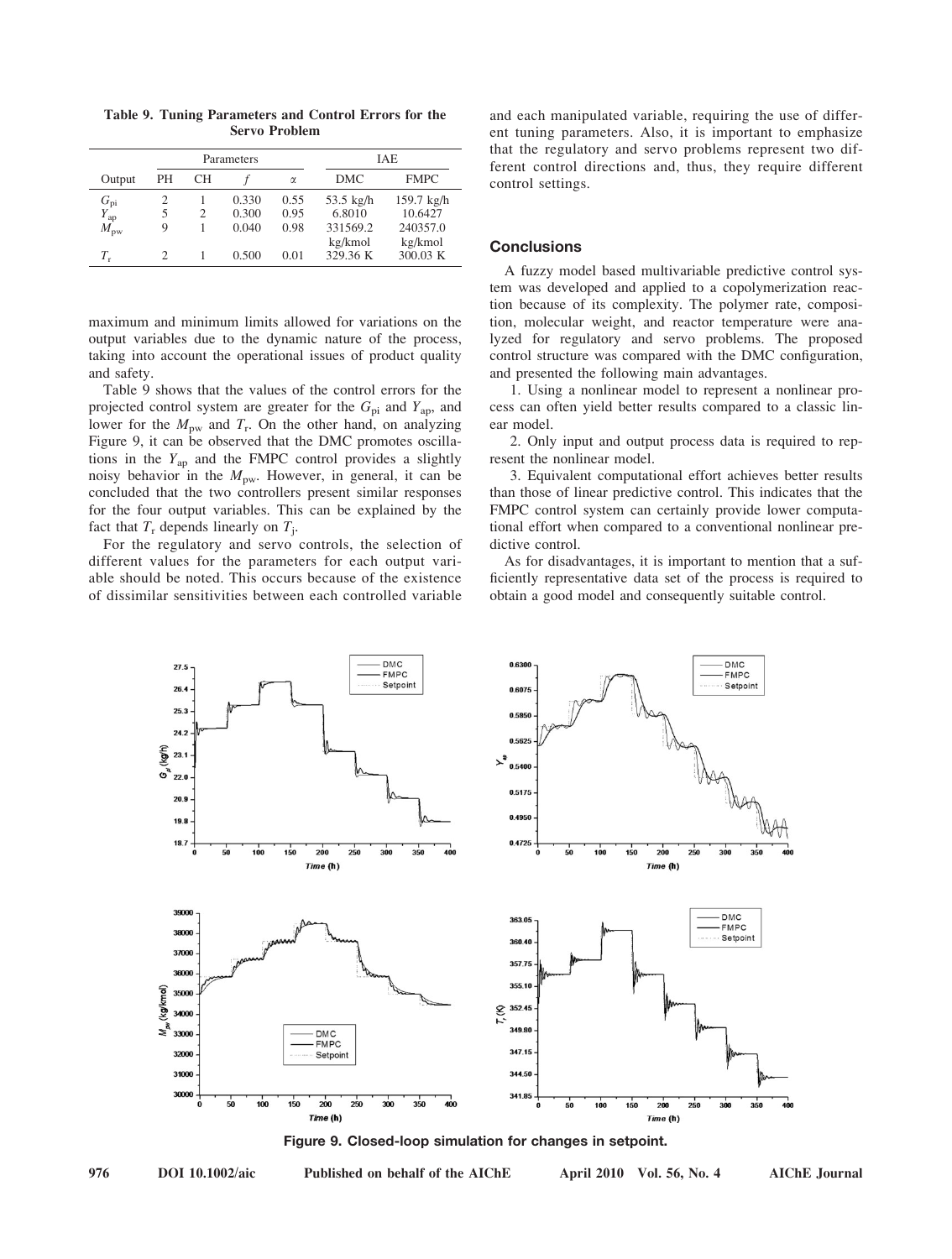In fact, the use of internal fuzzy dynamic models in the structure of predictive control has outstanding potential in the development of advanced control strategies and real-time optimization. This is because it is possible to take into account the operator information in the design of model. It has also been shown here that it is possible to find a set of parameters which leads to good control action without drastic changes in the controlled variables. It can, therefore, be concluded that the designed control strategy presented a sufficiently satisfactory performance, providing a better response than the DMC in most of the situations examined.

## Acknowledgments

The authors acknowledge FAPESP (Fundação de Amparo à Pesquisa do Estado de São Paulo) and CNPq (Conselho Nacional de Desenvolvimento Científico e Tecnológico) for their financial support.

## Notation

- $a, b$  = parameter of the consequent function of the fuzzy model
- $A =$  monomer A
- $B =$  monomer  $B$
- $c$  = center of the Gaussian membership function
- $CH = control horizon$
- $CP =$  continuous polymerization
- $CSTR =$  continuous stirred tank reactor
- $DMC =$  dynamic matrix controller
- $f$  = suppression factor
- $FMPC = fuzzy$  model based predictive control system
	- $G =$  mass flow rate, kg/h
	- $IAE$  = integral of the absolute value of the error
		- $k =$  time instant, h
		- $m =$  number of discrete instants
	- $M =$  molecular weight, kg/kmol
- $MPC =$  model predictive control
- $PH = prediction horizon$ 
	- $R =$  number of rules of the fuzzy model
	- $T =$  temperature, K
	- $u =$  input variable of the process, input variable of the fuzzy model—manipulated variable
	- $w =$  input variable of the fuzzy model—controlled variable
	- $W =$  fuzzy sets of the output variable of the process
	- $x =$  input variable of the process
	- $X = fuzzy sets of the input variable of the process$
	- $y =$  output variable of the process
	- $Y =$  mole fraction
	- $\overline{y}$  = predicted response

## Greek letters

- $\alpha$  = reference trajectory parameter
- $\mu$  = Gaussian membership function
- $\sigma$  = constant spread of the Gaussian membership function
- $\xi$  = molar purge fraction

# Subscripts

- $a =$  monomer A
- $b =$  monomer B
- $CL = closed-loop$
- $f =$  feed to the reactor, final time of the evaluation period
- $i =$  initiator, instantaneous, rule of the fuzzy model
- $j =$  cooling jacket, entrance of the fuzzy model
- $k =$  time instant
- $p =$  polymer  $r =$  reactor
- $s =$ solvent
- $t =$ chain transfer agent
- $w =$  weight average polymer property
- $z =$ inhibitor
- $0 =$  initial time of the evaluation period
- 

# Superscripts

 $actual = actual value$  $d =$  desired output value

- $future = future value$
- $pred = predicted value$
- $set = set-point$
- 

## Literature Cited

- 1. Alexandridis AP, Siettos CI, Sarimveis HK, Boudouvis AG, Bafas GV. Modelling of nonlinear process dynamics using Kohonen's neural networks, fuzzy systems and Chebyshev series. Comput Chem Eng. 2002;26:479–486.
- 2. Habbi H, Zelmat M, Bouamama BO. A dynamic fuzzy model for a drum-boiler-turbine system. Automatica. 2003;39:1213–1219.
- 3. Cerrada M, Aguilar J, Colina E, Titli A. Dynamical membership functions: an approach for adaptive fuzzy modeling. Fuzzy Sets Sys. 2005;152:513–533.
- 4. Sala A, Guerra TM, Babuska R. Perspectives of fuzzy systems and control. Fuzzy Sets Sys. 2005;156:432–444.
- 5. Campello RJGB, Von Zuben FJ, Amaral WC, Meleiro LAC, Maciel Filho R. Hierarchical fuzzy models within the framework of orthonormal basis functions and their application to bioprocess control. Chem Eng Sci. 2003;58:4259–4270.
- 6. Schnelle PD, Rollins DL. Industrial model predictive control technology as applied to continuous polymerization processes. ISA Trans. 1998;36:281–292.
- 7. Santos LO, Afonso PAFNA, Castro JAAM, Oliveira NMC, Biegler LT. On-line implementation of nonlinear MPC: an experimental case study. Control Eng Pract. 2001;9:847–857.
- 8. Park M, Rhee H. Property evaluation and control in a semibatch MMA/MA solution copolymerization reactor. Chem Eng Sci. 2003; 58:603–611.
- 9. Ramaswamy S, Cutright TJ, Qammar HK. Control of a continuous bioreactor using model predictive control. Process Biochem. 2005; 40:2763–2770.
- 10. Dougherty D, Cooper D. A practical multiple model adaptive strategy for multivariable model predictive control. Control Eng Pract. 2003;11:649–664.
- 11. Guiamba IRF, Mulholland M. Adaptive linear dynamic matrix control applied to an integrating process. Comput Chem Eng. 2004;28: 2621–2633.
- 12. Haeri M, Beik HZ. Application of extended DMC for nonlinear MIMO systems. Comput Chem Eng. 2005;29:1867–1874.
- 13. Roubos JA, Mollov S, Babuska R, Verbruggen HB. Fuzzy modelbased predictive control using Takagi-Sugeno models. Int J Approximate Reasoning. 1999;22:3–30.
- 14. Abonyi J, Babuska R, Ayala Botto M, Szeifert F, Nagy L. Identification and control of nonlinear systems using fuzzy Hammerstein models. Ind Eng Chem Res. 2000;39:4302–4314.
- 15. Sousa JMC, Kaymak U. Model predictive control using fuzzy decision functions. IEEE Trans Sys Man Cybern. 2001;31:54-65.
- 16. Mollov S, Boom T, Cuesta F, Ollero A, Babuska R. Robust stability constraints for fuzzy model predictive control. IEEE Trans Fuzzy Sys. 2002;10:50–64.
- 17. Sarimveis H, Bafas G. Fuzzy model predictive control of non-linear processes using genetic algorithms. Fuzzy Sets Sys. 2003;139:59–80.
- 18. Mendonça LF, Sousa JM, Sá da Costa JMG. Optimization problems in multivariable fuzzy predictive control. Int J Approximate Reasoning. 2004;36:199–221.
- 19. Karer G, Music G, Skrjanc I, Zupancic B. Hybrid fuzzy modelbased predictive control of temperature in a batch reactor. Comput Chem Eng. 2007;31:1552–1564.
- 20. Causa J, Karer G, Núñez A, Sáez D, Skrjanc I, Zupancic B. Hybrid fuzzy predictive control based on genetic algorithms for the temperature control of a batch reactor. Comput Chem Eng. 2008;32:3254– 3263.
- 21. Sáez D, Cortés CE, Núñez A. Hybrid adaptive predictive control for the multi-vehicle dynamic pick-up and delivery problem based on genetic algorithms and fuzzy clustering. Comput Oper Res. 2008;35: 3412–3438.